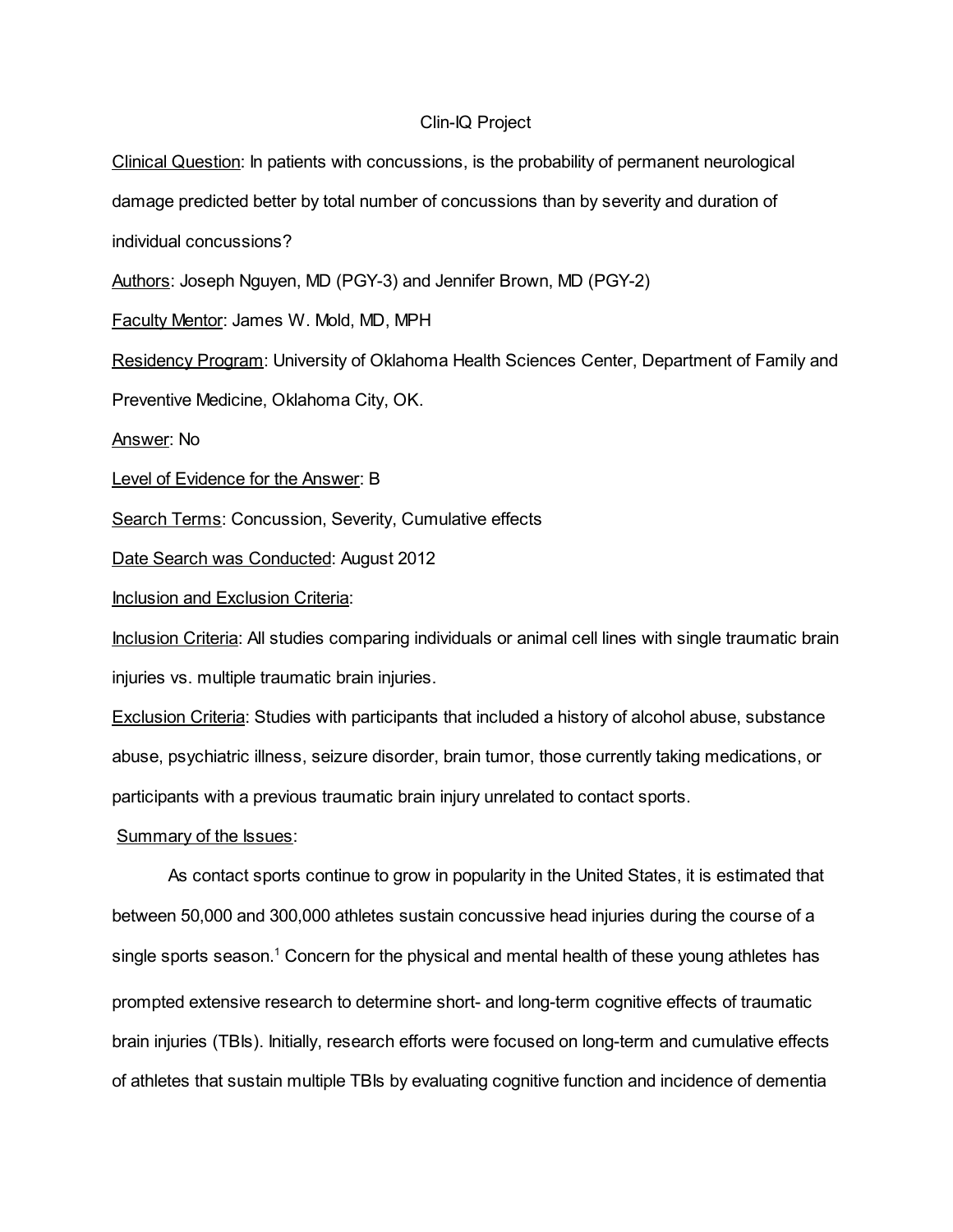later in life.<sup>2</sup> It has been relatively easy for researchers to prove that contact-sports athletes with a history of concussions are more likely to sustain further concussions, to suffer from more severe postconcussion symptoms, and to recover more slowly from future concussions. $3$ However, objective clinical data comparing the long-term effects of a single severe TBI with multiple mild TBIs is relatively lacking.

In 2007, researchers learned for the first time that sports concussions result in chronic subclinical motor system dysfunctions that are linked to intracortical inhibitory system abnormalities. <sup>4</sup> When transcranial magnetic stimuli are delivered over the motor cortex while the subject imposes voluntary muscle contraction, there is a pause in ongoing EMG activities directly after the motor-evoked potential. This pause is called the cortical silent period (CSP) and is related to activation of intracortical inhibitory interneurons that are mediated by GABA-G receptors. Further, repeat TBIs exacerbate the intracortical inhibitory system abnormalities and the duration of the abnormality is positively correlated with the severity of the TBI sustained by the contact-sport athlete.<sup>4</sup> These results have far-reaching implications when it comes to evaluating contact-sports athletes after what appear to be mild concussions and utilizing this clinical data to determine if and when they are ready to return to play.

#### Summary of the Evidence:

We reviewed two scientific studies that compared the effects of single and multiple traumatic brain injuries on short- and long-term cellular structure and function. Both studies took into consideration the severity of insult and time between events.

In 2007, De Beaumont et al. hypothesized that athletes with a history of recurrent concussions would show greater subclinical motor system abnormalities than those with a history of only one concussion.<sup>4</sup> Forty-five participants were chosen from the University of Montreal football team and separated into three groups.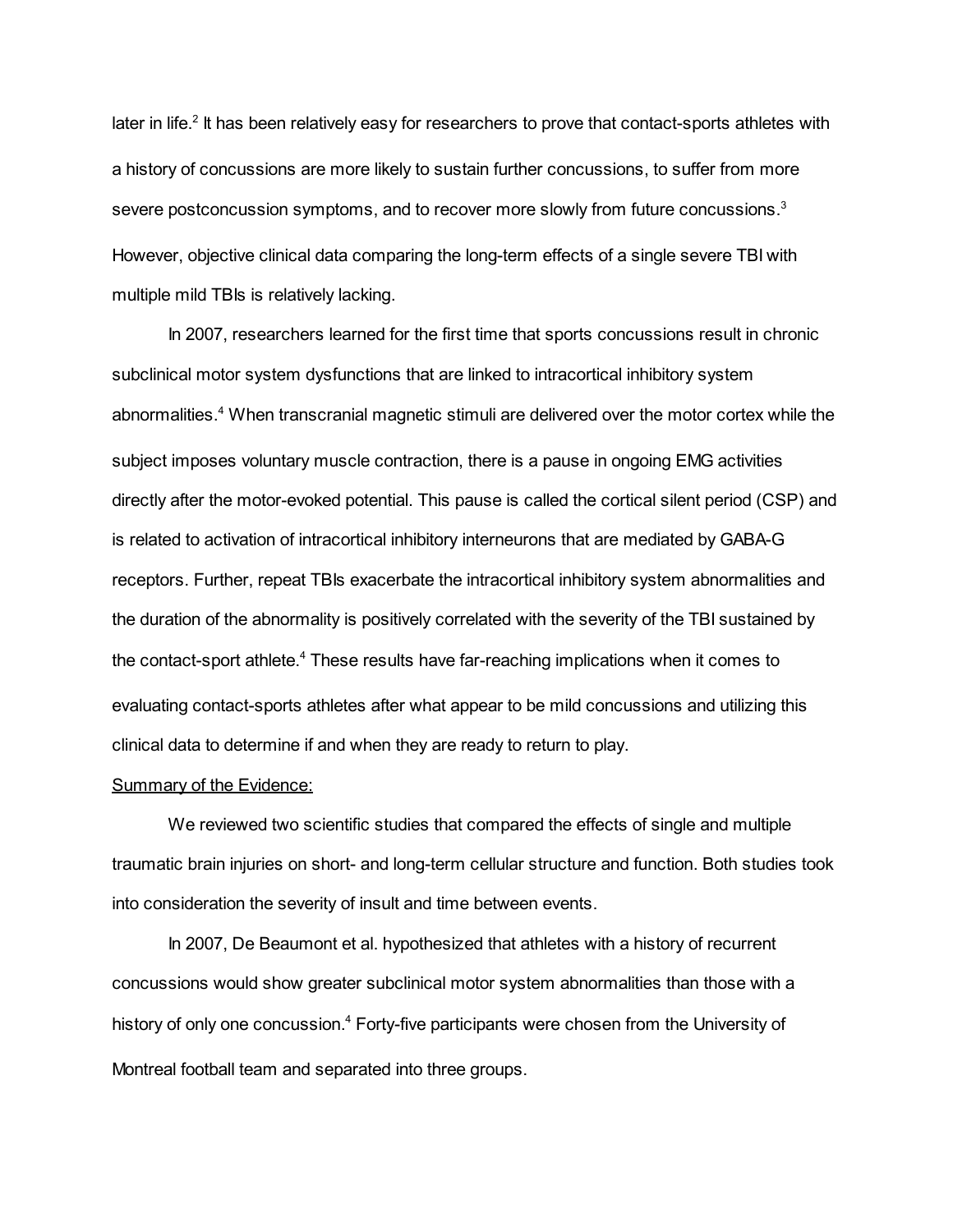|         | # of athletes | # of concussions | Last concussion |
|---------|---------------|------------------|-----------------|
| Group 1 | 15            | $2 - 5$          | >9 mos ago      |
| Group 2 | 15            |                  | >9 mos ago      |
| Group 3 | 15            | U                | n/a             |

Table 1: Group Category by Number of Concussions

The three groups, see Table 1, were matched according to age and level of education. Baseline neuropsychological assessments were performed and transcranial magnetic stimulation (TMS) recordings were obtained with particular attention paid to the CSP. Results indicated that the duration of CSP was prolonged in athletes that experienced multiple concussions when compared to normal control participants. Further linear regression indicated that the main factor related to motor cortex dysfunction was concussion severity, see Figure 1.<sup>4</sup>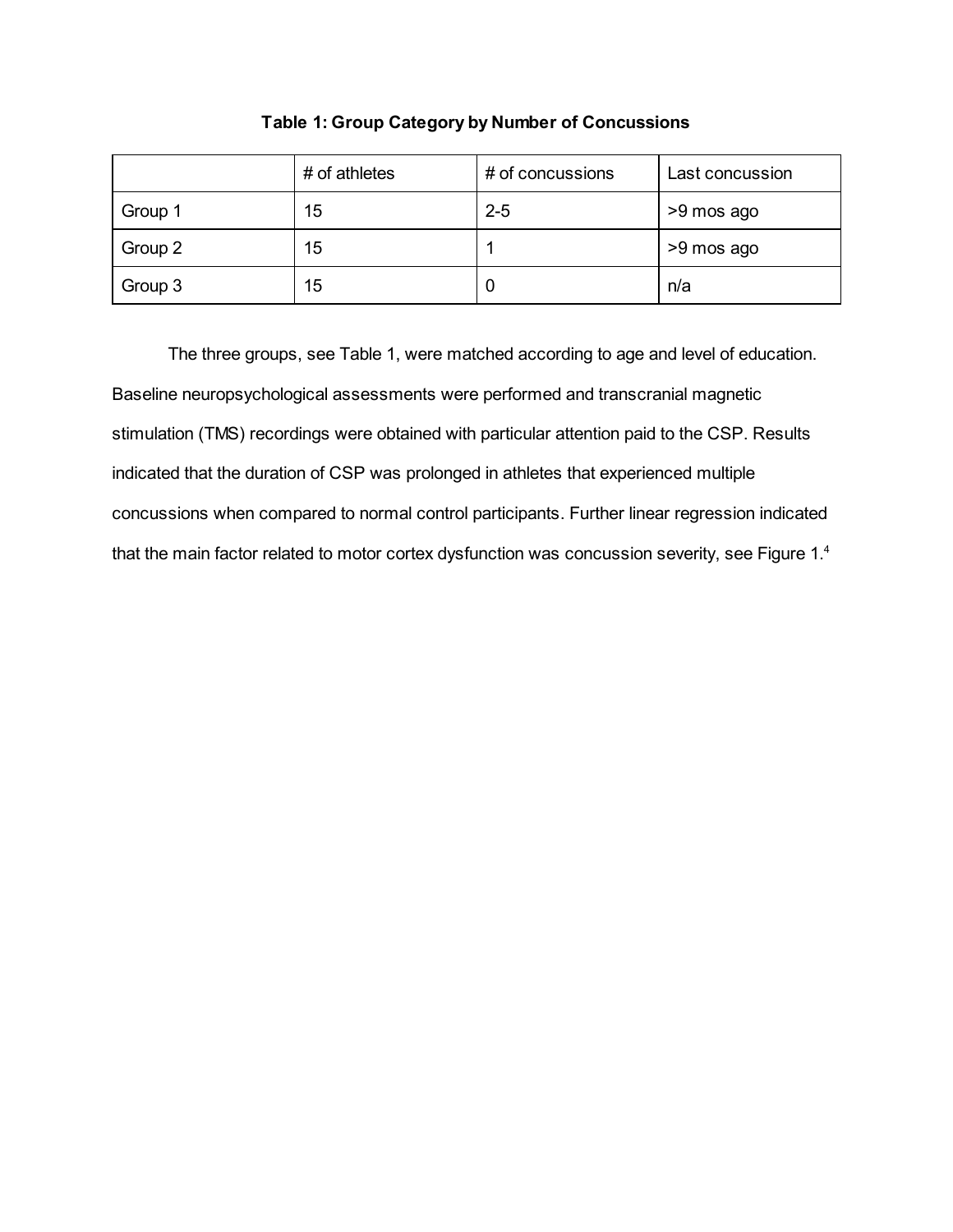



# Figure 1: Pearson correlations between cortical silent-period (CSP) duration and

## concussion severity (Grades 1 to 3) in concussed athletes.

With a  $P < 0.019$ , findings indicate that the severity of concussion (rated per the American Academy of Neurology practice parameter) was a better predictor of abnormal CSP lengthening in multiple-concussion athletes than the total number of concussions sustained. 4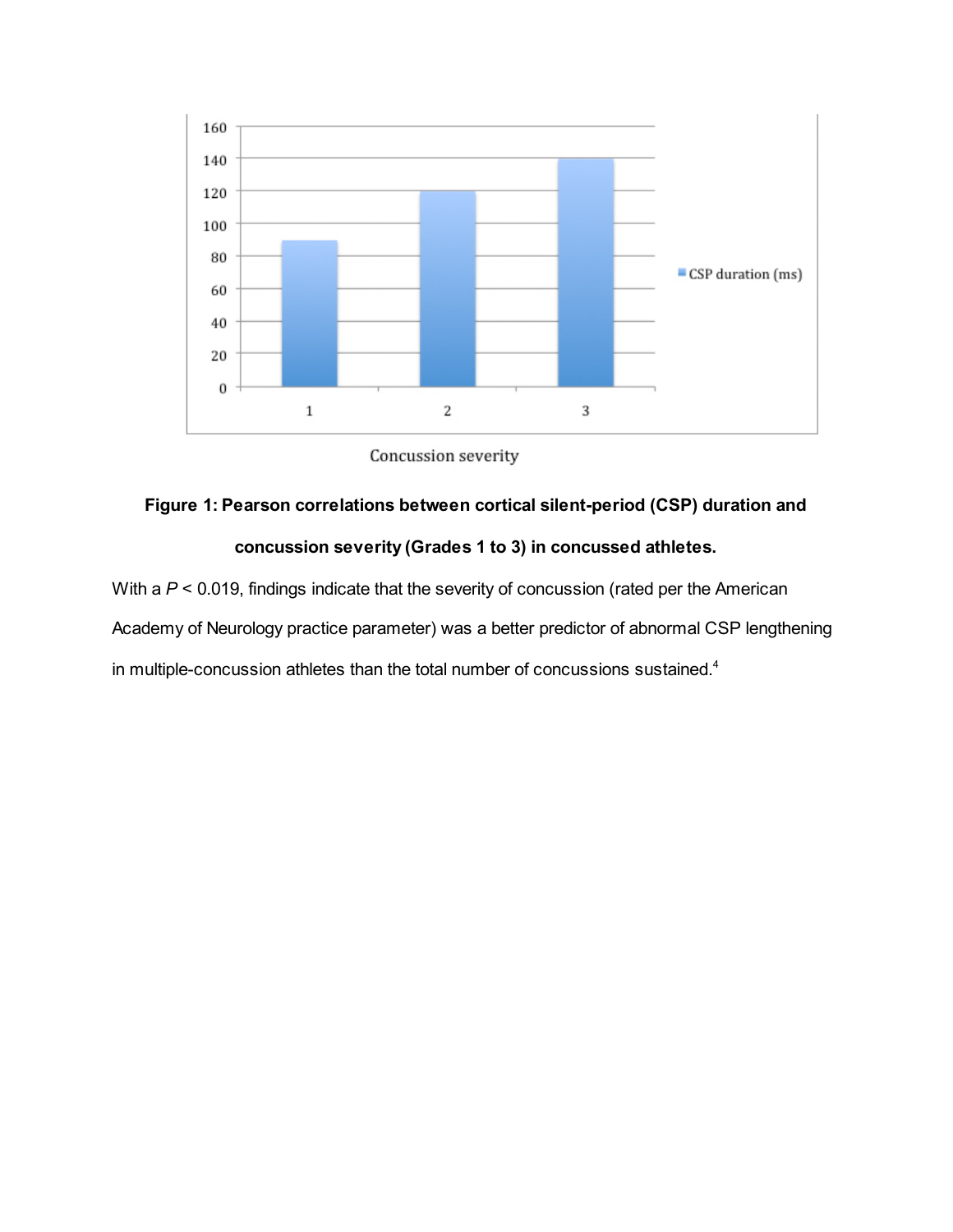In 2002, Slemmer et al. attempted to create an *in vitro* model demonstrating the effects of mechanical insult on specific cells of the brain. The researchers used hippocampal cell cultures from mouse embryos and injured them with an established model for TBI utilizing compressed nitrogen. Results of the study indicated that a pro-apoptotic protein was released from the mitochondrial membrane and resulted in cell death after stretch injury in vitro.<sup>5</sup> This information agrees with previous data established by studies utilizing *in vivo* models of TBI.<sup>6,7</sup> The cellular changes after stretch injury were significantly correlated with the degree of stretch. Data analysis showed that higher levels of stretch were associated with greater immediate and long-term cellular changes, see Figure 2. 5



Injury (in mm)

### Figure 2: Effect of stretch injury on hippocampal cultures.

Propidium iodide (PrI) uptake is positively correlated to the degree of stretch. Data shown are at 1 hour and 24 hours post-injury. With a  $P < 0.01$ , uptake of PrI increases with mild (5.5 mm),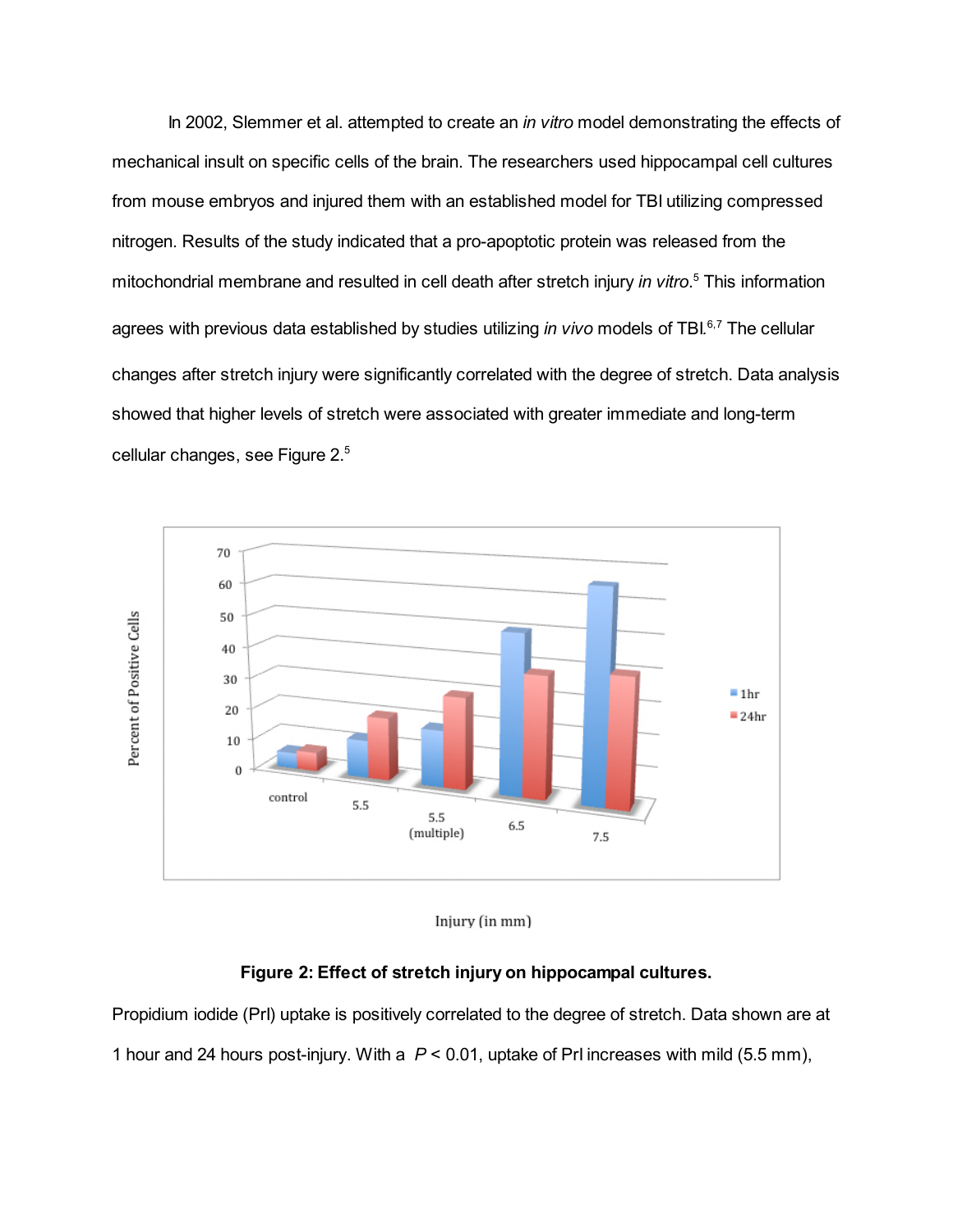mild double (5.5 mm), moderate (6.5 mm) and severe (7.5 mm) levels of stretch are statistically significant when compared with control. At 24 hours, PrI levels remained elevated at all levels of injury compared with control. 5

### Conclusion:

In patients with concussions, severity of the traumatic brain injury appears to be more predictive of long-term cognitive deficit than total number of concussions. Consideration of these implications is important when reviewing the health of athletes that play contact sports and determining their ability to return to the game. This is especially true for children and young patients that may experience long-term cognitive dysfunction after only a single traumatic brain injury. It is hoped that the manufacturers of protective sports equipment will continue to review the evidence and employ the findings in pursuit of helmets that minimize the severity of concussions and other traumatic brain injury.

### Reference List:

1. Centers for Disease Control and Prevention: Sports-related recurrent brain injuries—United States. JAMA 1997; 277:1190-1191.

2. Guskiewicz KM, McCrea M, Marshall SW, et al. Association between Recurrent Concussion and Late-Life Cognitive Impairment in Retired Professional Football Players. Neurosurgery 2005; 57(4):719-726.

3. Guskiewicz KM, McCrea M, Marshall SW, et al. Cumulative Effects Associated With Recurrent Concussion in Collegiate Football Players: The NCAA Concussion Study. JAMA 2003; 290(19):2549-2555.

4. De Beaumont L, Lassonde M, Leclerc S, Theoret H. Long-term and Cumulative Effects